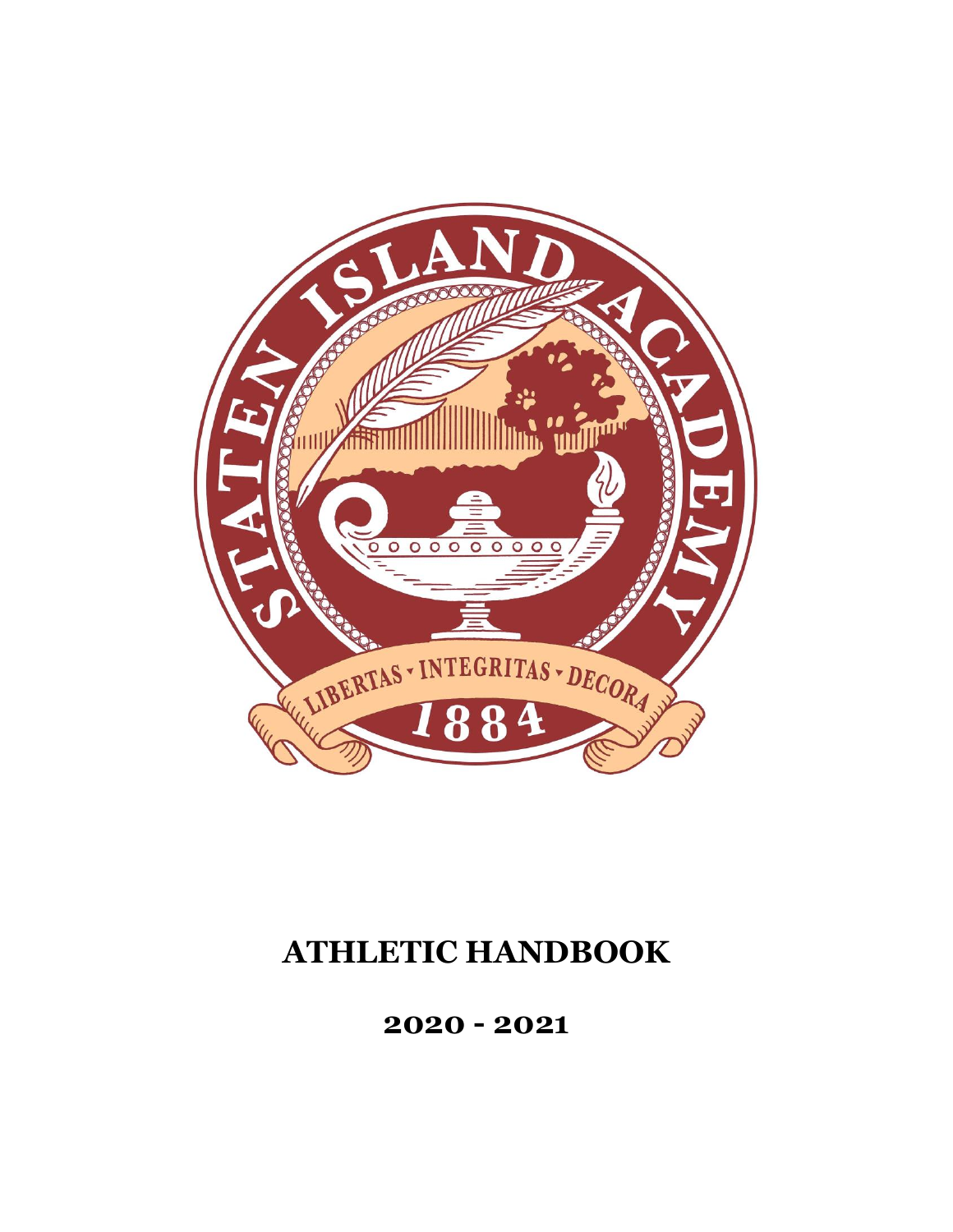#### **Dear Student-Athletes:**

Welcome and congratulations on becoming a part of the Tiger athletic family! Our mission as an athletic department is to provide a safe, positive experience for our student-athletes while allowing them to grow in body, mind and spirit.  Participation in sports can provide wonderful physical benefits, but it will also help you learn some important life lessons, including the value of hard work, commitment, sportsmanship, team play and respect for teammates, coaches and officials. 

Staten Island Academy has a storied history of athletic success and excellence, and the commitment that we require of our student-athletes allows us to continue our tradition of athletic distinction.  

This commitment is one of the hallmarks of the Academy's athletic program.  When you decide to participate on an Upper School athletic team, you need to understand that a six-day commitment is often mandatory, especially for varsity programs.  Additionally, attendance at practices and/or contests during vacation periods may be required.  On rare instances, a team may even practice before the school day begins.  Your commitment to the team, the program, the Academy itself and its athletic program, needs to be a priority.  Student-athletes are expected to attend every practice and game unless they are absent from school or have some extenuating circumstance, such as a college visit.  Game and practice schedules are available online, and you must make every attempt to avoid conflicts with the athletic schedule.

Communication between players and coaches and between coaches and the Athletic Director is a defining characteristic of our program.  Communication with parents is also essential in helping to prevent and eliminate any potential problems that student-athletes might have.  If there is some reason you are unable to attend a practice or game, you must notify the coach in person or via the coach's school email as soon as you know of the conflict.  Absences from practices, aside from hurting the development and chemistry of your team, will directly affect your playing time.  Three unexcused absences will result in a meeting between the player, coach and Athletic Director with suspension or dismissal from the team a distinct possibility.  

As Athletic Director, I am willing and available to assist our student-athletes in any way that I can.  If you have any problems, please feel free to see me.  Many of the issues that student-athletes have are easily rectified by speaking with the captain(s) of the team.  Most of the other issues are quickly resolved by a meeting with the head coach of the team.  Please keep in mind that often the best time to meet with a coach is not immediately after a contest.  Using the coach's school email, set up an appointment with the coach, and see when a meeting time can be arranged.  Each coach, each parent, and each student-athlete needs to keep the team's best interest in mind, and individual egos should never compromise the positive experience of playing on an Academy team. 

Again, I congratulate you on becoming a Tiger athlete!  Work hard, play fair and remember to always display sportsmanship, class and integrity on the fields of play.  GO TIGERS!

Sincerely,

Mike Mazella Athletic Director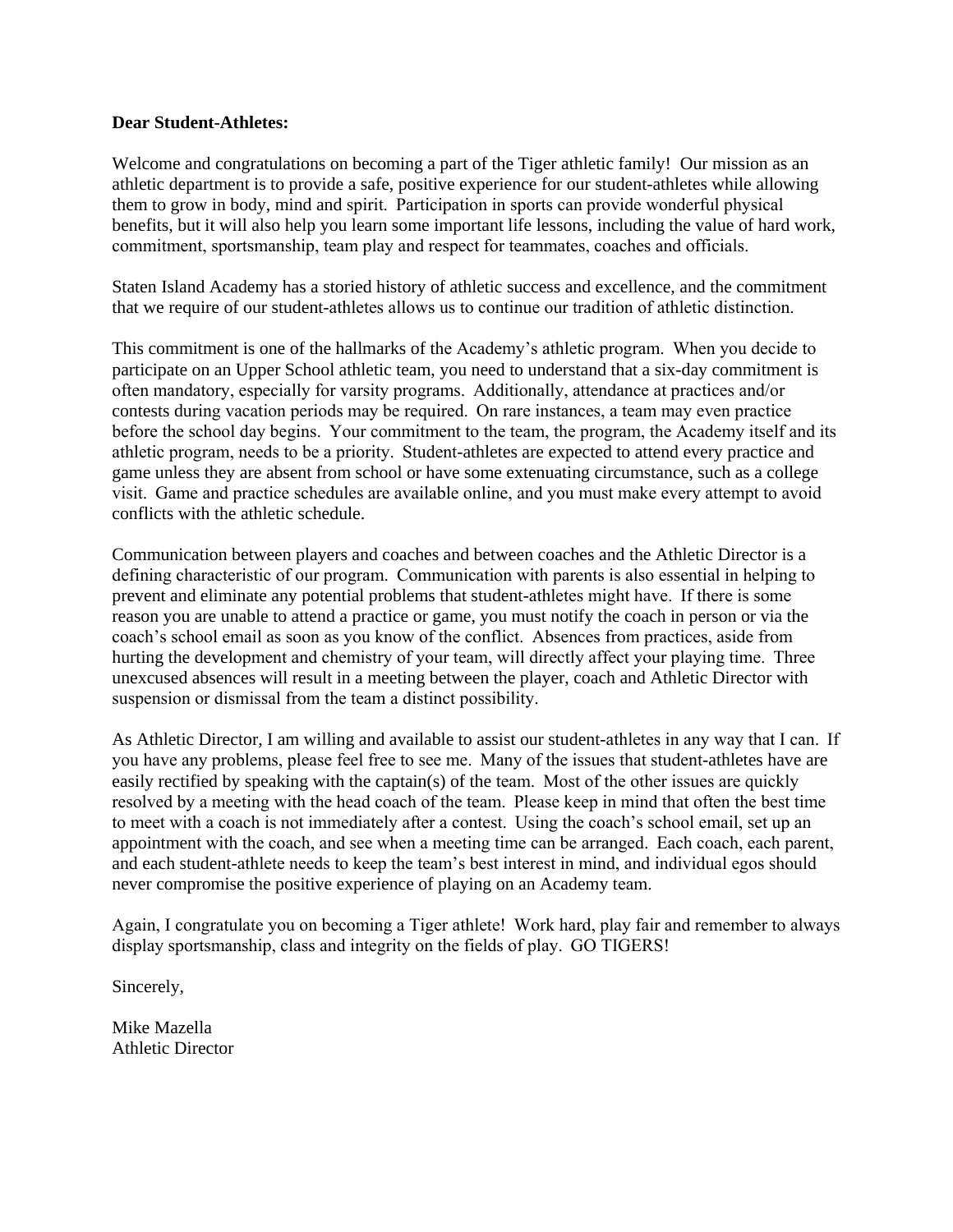## **Requirements for Student-Athletes to Participate in a Sport**

 All student-athletes must have a valid, completed medical form submitted on file with the school in order to participate on a team.

 All student-athletes must read and sign an athletic Consent Form and complete both the Emergency Contact Form and Interval Health History form if they are participating in a sport. NOTE: The Interval Health History form and Consent Form needs to be completed for **each** season during which a student-athlete is participating on a team.

 All student-athletes must have completed the mandatory number of practices (as set by the governing board of NYSAIS) before competing in a scrimmage or game.  Coaches will inform their players of that minimum number of practices on the opening session of the athletic season, and these NYSAIS requirements will also be posted outside the Athletic Department office and on the bulletin board outside the boys' locker room.

 All student-athletes must consult their team's practice and game schedules to avoid conflicts. Unexplained absences that have not been communicated to the coach prior to a practice or game will be dealt with promptly and may result in loss of playing time and either suspension or removal from a team.

 All student-athletes must be in school to participate in a practice or contest on that day.  Student-athletes arriving to school after 9:30 a.m. will not be able to participate in extracurricular activities on that day.  Exceptions can be granted by the Assistant Head of School, the Head of the Upper School or Middle School, or the Athletic Director if extenuating circumstances, such as a college visit, exist.

 All student-athletes are expected to remain in good academic and disciplinary standing.  One's place on a team can be jeopardized by poor performance in the classroom or by disciplinary problems in the school community.

 All student-athletes must let their teachers know at least 24 hours in advance if an early departure for a game necessitates the missing of a class or academic appointment.

 All student-athletes must complete mandatory baseline testing for concussions.  Approximately a week before the start of the fall athletic season, an email from **Impact**  Applications will be sent to all  $7<sup>th</sup>$ ,  $9<sup>th</sup>$ , and  $11<sup>th</sup>$  grade students, as well as to all students new to Staten Island Academy in grades 7-12. These students must take the baseline test before reporting to their first practice session.

 All student-athletes must consult with the Athletic Trainer if they are injured in a practice or game. Honest and open communication with the Athletic Trainer is essential to ensure the safety and health of our student-athletes. Injuries, especially possible concussions, need to be reported immediately.

 All student-athletes are expected to attend any postseason or end-of-the-year athletic awards ceremonies. 

 All student-athletes may be asked to complete an End-of-the-Year Athletic Assessment and return it to the Athletic Director or Assistant Athletic Director within two weeks of the season's end. 

 All student-athletes on Academy teams will be treated with respect and dignity. Our community does not tolerate bullying, hazing or discrimination of any kind.  Any such incident should be reported immediately to the head coach and the Athletic Director.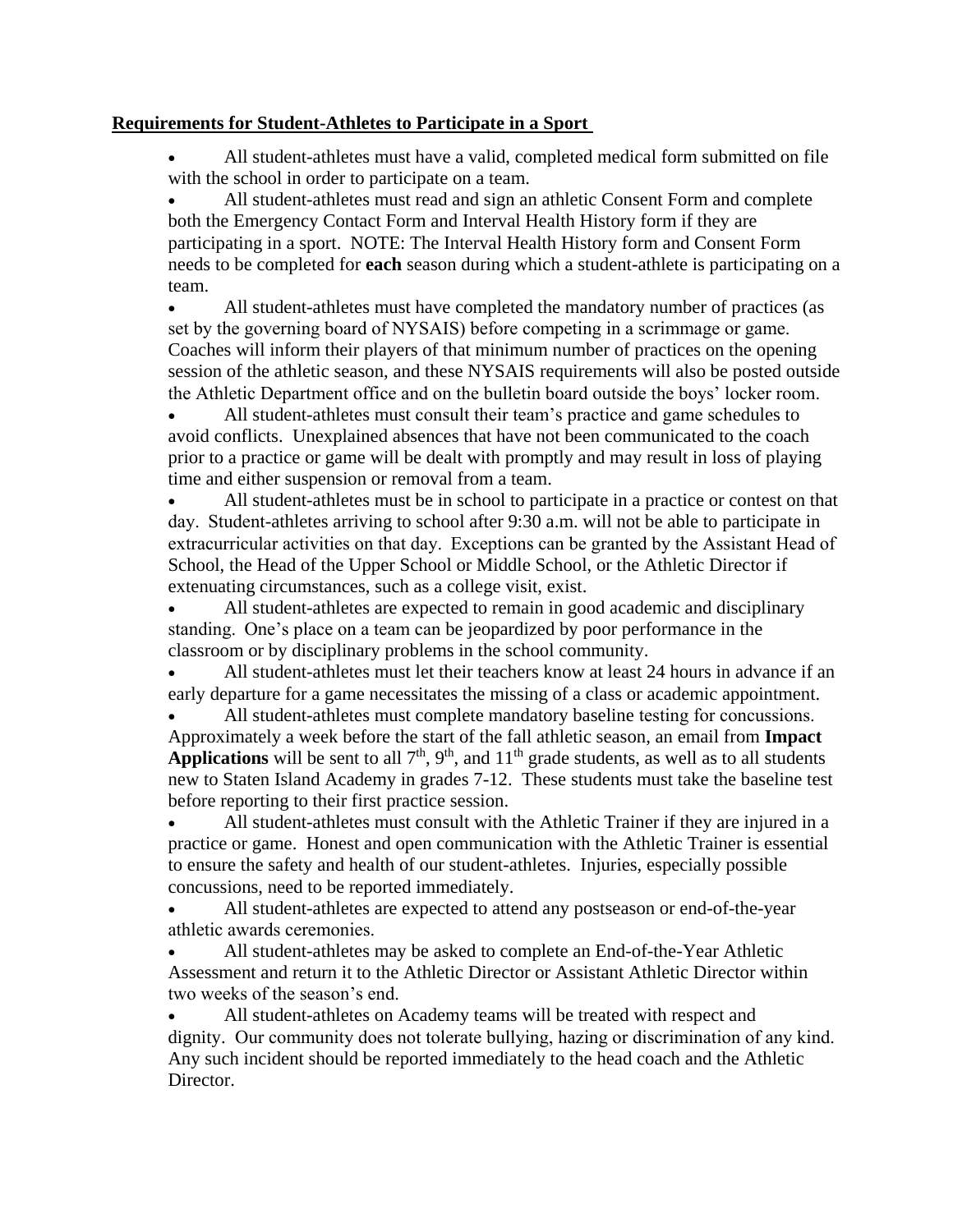### **Equipment and Uniforms**

 In each sport, you are expected to provide certain gear and accessories, including all footwear, associated with the sport.  Among these accessories are shin guards (for soccer); rackets (tennis); mouth guards, goggles and sticks (lacrosse); gloves and bat (baseball and softball).  Goalie equipment in lacrosse and catcher's equipment in baseball and softball will be provided by the school. **All athletes should also bring their own water bottles to practice sessions and games.** 

 Student-athletes must be concerned about their safety in each sport that they participate in.  As such, they should take all necessary precautions and wear the necessary gear/equipment (including but not limited to kneepads, sport bras, athletic supporters and cups, goggles, and mouth guards) to ensure their safety.

 Student-athletes must be in proper team apparel for all practice sessions and games.  If there is an away game and a team warm-up has been issued, student-athletes must be wearing the team gear in order to board the bus. Student-athletes should consider bringing an extra set of dry, clean clothes to change into for the ride home once a game is over.

 At the conclusion of each season, all student-athletes must return any uniform belonging to the Academy's Athletic Department within one week of the last contest of the season.  Failure to do so will result in disciplinary action.  All uniforms that are returned need to be cleaned. Lost uniforms or uniforms returned in poor condition are the financial responsibility of the student-athlete and his or her family. 

 All student-athletes must assist in taking care of the school's equipment and storage areas. Gear should be placed neatly in designated areas, and no equipment should be left out in the playing areas when a practice or game is over. Team members must help the coaches and the staff of the Athletic Department in keeping our equipment and gear in good order.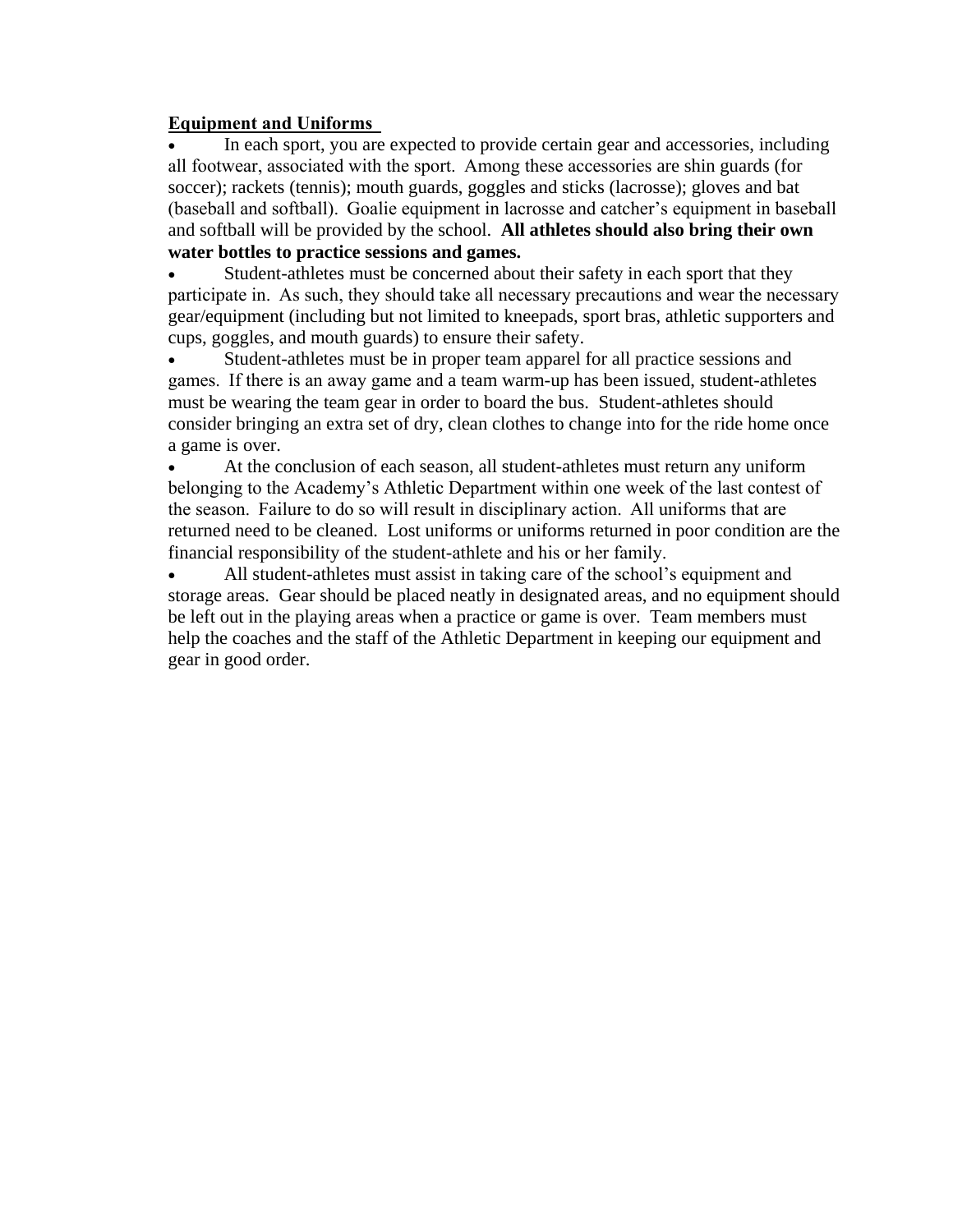#### **Injuries and Concussions**

 Any student injured during a practice or game should see the Athletic Trainer if the injury warrants attention or treatment.  Student-athletes should not try to hide injuries from their coaches.   Student-athletes rehabbing from injury or receiving treatment from the Athletic Trainer are still expected to attend practices and games.  If a doctor or medical professional is consulted, a note clearing the student-athlete to participate in practices and games must accompany the student-athlete when they return to school.

 Any suspected head, neck or back injury will be treated with the greatest care and caution.  Concussions are a growing risk in all youth sports, and if there is any doubt as to whether a student-athlete has sustained a concussion, the Athletic Trainer and the Athletic Department will treat the injury as a concussion. The student-athlete will be removed immediately from the contest or practice and will not be allowed to participate as long as they are showing any symptoms of a concussion.  In the event of a concussion, clearance to play will be determined after a "return to play" protocol has been completed.  This protocol is a stepwise progression that is designed to protect the student-athlete, and it occurs after a re-take of the "ImPACT" neurological test and consultation with a certified health care provider with expertise in sport-related concussion. After completion of a five-phase evaluation period with the Athletic Trainer and physician, the student-athlete will be allowed to participate fully in competition.  For more on the concussion protocol, please click the link below:

[http://www.cdc.gov/headsup/providers/return\\_to\\_activities.html](http://www.cdc.gov/headsup/providers/return_to_activities.html)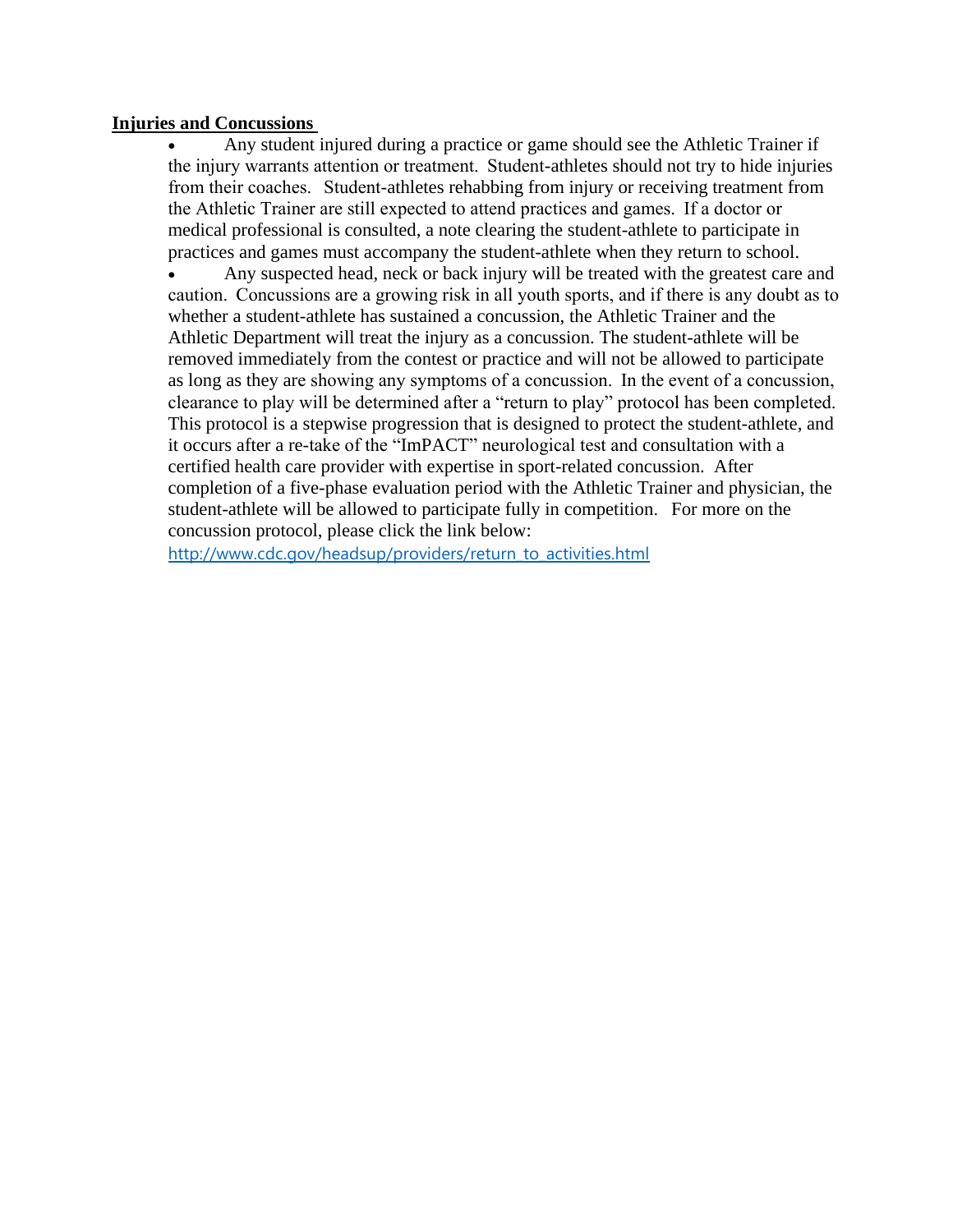## **Teams**

In all sports at Staten Island Academy, we strive to field the most competitive teams possible, while always understanding that interscholastic athletics should be a fun experience and an educational endeavor.  

 *Varsity*: The highest level of competition and commitment for a student-athlete is reserved for those who comprise the Academy's varsity teams.  When necessary, tryouts will be held to determine which student-athletes make the varsity team and which will make the junior varsity team.  Returning varsity players will be guaranteed a place on the varsity team for the following year.  Once a student-athlete has been placed as a full-time member of a varsity team, they cannot return to play at the junior varsity level, as per league rules. Playing time at the varsity level is not guaranteed and is often determined by skill level, fitness level, performance level, attendance at practices and games, commitment to the team, academic and disciplinary standing within the school and tactical match-ups.  While coaches of the varsity teams will instruct in skill-building and help student-athletes reach their full potential in their respective sports, we will try to field the most competitive varsity teams possible.  Playing at the highest level of competition should be a goal for all student-athletes.  Senior student-athletes who play on a varsity team are excused from Physical Education classes during their respective sport seasons.  

*Junior Varsity*: The junior varsity program is designed to prepare student-athletes for the rigors and competition of the varsity program.  On the junior varsity teams, there is a premium placed on skill development and learning.  The commitment to the junior varsity teams, while not as demanding as that of the varsity teams, might still require participation four-six days per week.  Understanding nuances of the sport and game strategy is stressed at the junior varsity level with the hope that players at this level will soon be prepared to contribute on the varsity level. When possible, all attempts will be made to give student-athletes playing time in each junior varsity contest.

 *Middle School*: The Middle School athletic program is designed to teach students the skills and nuances of each sport.  Understanding that winning isn't the main priority at this level of athletics, Middle School student-athletes will come to recognize the value of being on a team, of testing one's physical limits and of developing strong bonds of friendship.  While trying to remain competitive in their teams' respective leagues, Middle School athletes should receive playing time in each contest, provided their attendance, deportment and academics are all in order.  NOTE: Staten Island Academy participates in the New York State program of the Athletic Placement Process for student athletes in Grades 7 and 8. The intent of the Athletic Placement Process is to provide for students in Grades 7 through 12 a mechanism allowing them to participate safely at an appropriate level of competition based upon personal readiness rather than age and grade. Since students do not mature at the same rate, there can be a tremendous range of developmental differences between students of the same age. The program is aimed at the few select students who can benefit from such placement because of their level of readiness.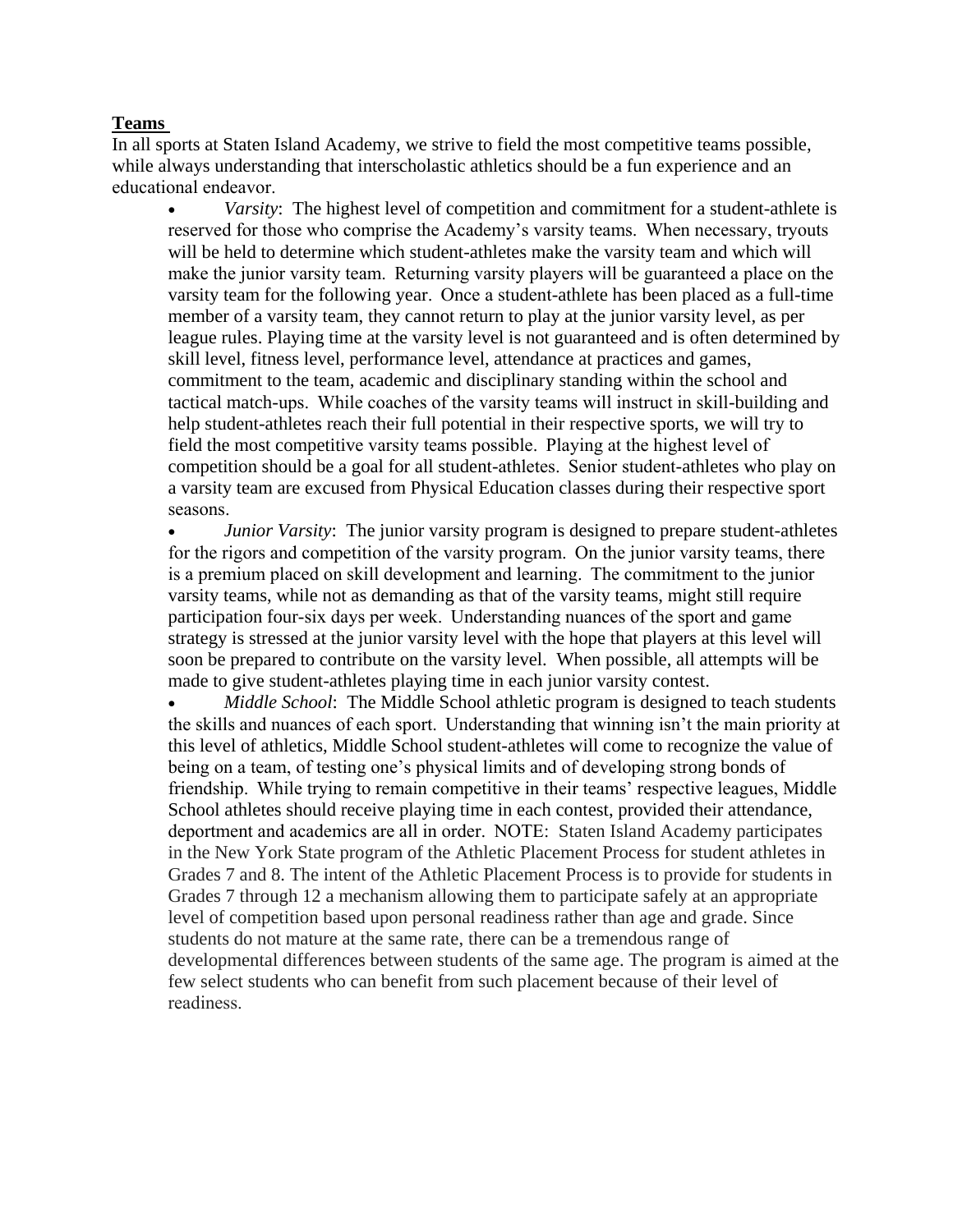For a child in Grades 7 or 8 to qualify for the Athletic Placement Process at Staten Island Academy, a parent must submit their request in writing to the Director of Athletics and the Director of Middle School. It must be clear that academics come first at Staten Island Academy. At the Academy, a child's academic performance must be taken into consideration for approval for the Athletic Placement Process. No child repeating a grade in Middle School for academic reasons will qualify for the Athletic Placement Process at the Academy. 

Once the school approves a child for the Athletic Placement Process, each child needs to have the following in place prior to being able to play on a High School team:

- Written release from a Physician
- An Individual Athletic Profile
- Parental Permission
- Developmental Screening
- Athletic Performance Testing
- Coach's Sport Skill Evaluation
- Notification of Qualifications
- Letter to Parent from the school

More information on the Athletic Placement Process can be obtained by contacting the Director of Athletics.

**Members of all Staten Island Academy teams will conduct themselves with class and dignity before, during and after all athletic contests.  As ambassadors of the school, student-athletes need to maintain the highest levels of deportment whether at home or on the road.   Inappropriate behavior or language on bus rides, in locker rooms and on the courts and fields of play will not be tolerated and will be dealt with accordingly.   Any student-athlete who is ejected from a game or who is guilty of a flagrant violation (fighting, red card, technical foul, etc.) will face disciplinary action from the school and possibly from the league. Suspension and termination from the team are potential results of such infractions. The school's administration will be promptly informed of such an incident and will make a decision on the appropriate discipline in such matters.**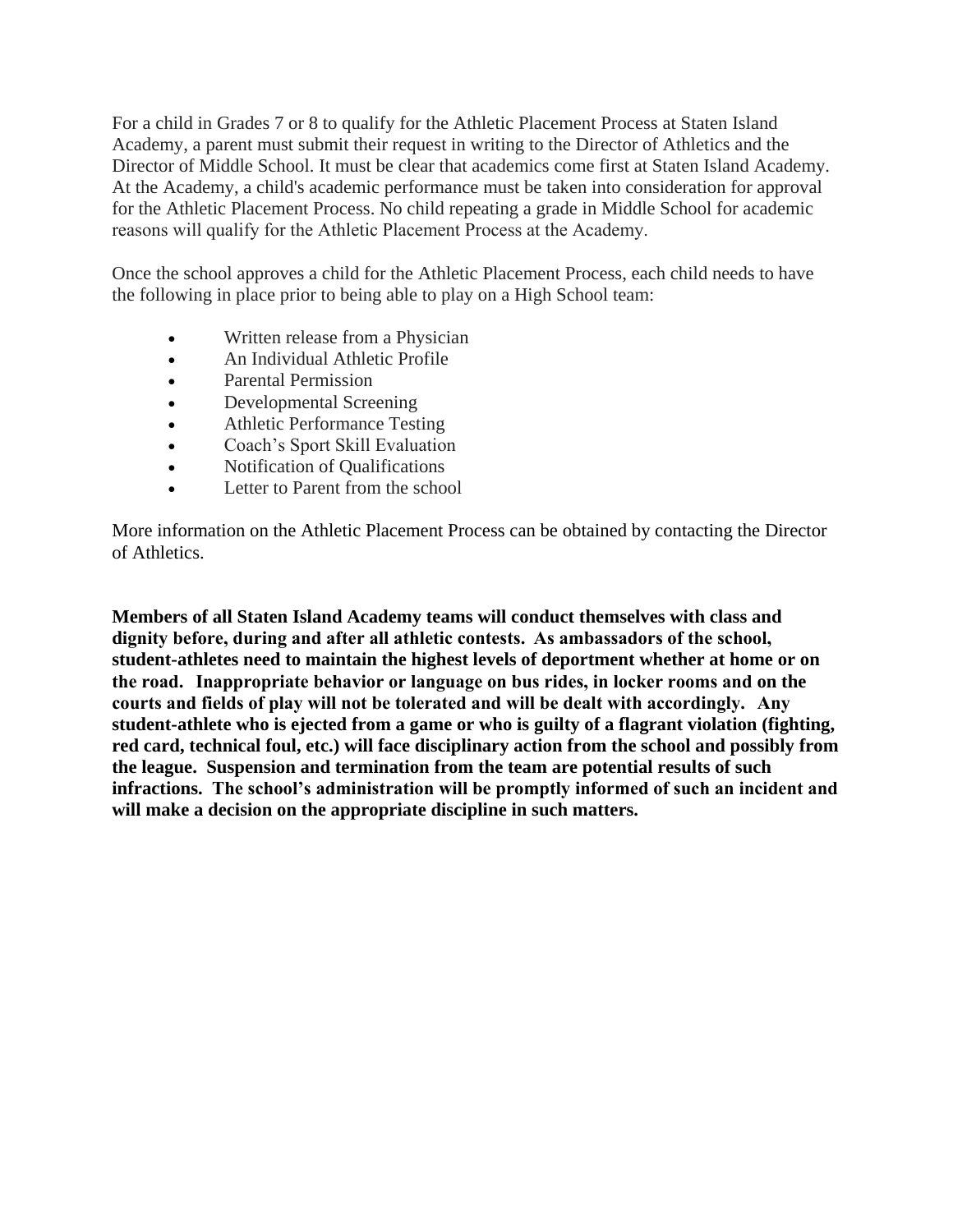#### **FOR COACHES**

The coaches of Staten Island Academy athletic teams have an influence that extends far beyond the fields and courts of their respective sports.  Respected members of the Academy community, coaches are teachers, mentors and advisors to student-athletes.  Just like the players, the coaches and assistant coaches are bound by a Code of Conduct, and there are expectations and guidelines for all coaches to follow:

 All coaches are responsible for the safety of their players.  During all practice sessions, drills, activities and games, coaches should always keep the student-athletes' health and well-being in mind.  The athletic venue should be reviewed and inspected before practices and games to determine if there are any unsafe conditions present.  If there are, they should be remediated before the start or the continuance of an activity. If they cannot be fixed, the coach should refuse to allow the student-athletes to participate in an unsafe environment.  

 All coaches must consult with the Athletic Trainer as soon as possible about injuries and student-athletes' playing status.  If an injury occurs at an Away contest, our school's Athletic Trainer should be notified on the drive back to school. The Athletic Trainer's contact information is in the med kit of each team. Coaches should assist and support the Athletic Trainer in helping the student-athlete with any rehabilitation program that is necessary. 

 If a student-athlete is treated by an opposing team's Athletic Trainer, that individual's advice about the playing status of the student-athlete should be followed. Coaches should heed the advice of an Athletic Trainer and not be swayed by a studentathlete's desire to play while injured.

 All coaches must ensure that each student-athlete completes the necessary number of practices before a scrimmage and/or regular season game.

 All coaches must make sure all safety and first-aid procedures are in place for away games.  Proper equipment (ice, medical kit, defibrillator, etc.) should accompany a team traveling to a game.  In order to ensure the proper care and safety of all involved, student-athletes and coaches must obey the rules of the company in charge of transportation to the athletic venue.

 All coaches must be punctual for all practices and games.  Coaches should try to arrive to a practice at least 15 minutes before it starts and to a game at least 45 minutes before the scheduled start time.

 All coaches must take attendance at practices.  Unexcused absences should be reported to the Athletic Director.

 All coaches must report the scores of contests to the sports editor at *SILive.com* as per the instructions specified during the preseason. An email summarizing a contest should be sent to [sports@siadvance.com](mailto:sports@siadvance.com) with the Athletic Director also copied on the email. Scores of away games should also be reported to the Athletic Director and Assistant Athletic Director as soon as contests are completed.  

 All coaches must report scores of contests to the appropriate league sports coordinators. Additionally, coaches are required to attend any pre-season or post-season league meetings, and they should also check their school emails for (and, when necessary, respond to) any communication from the coordinators.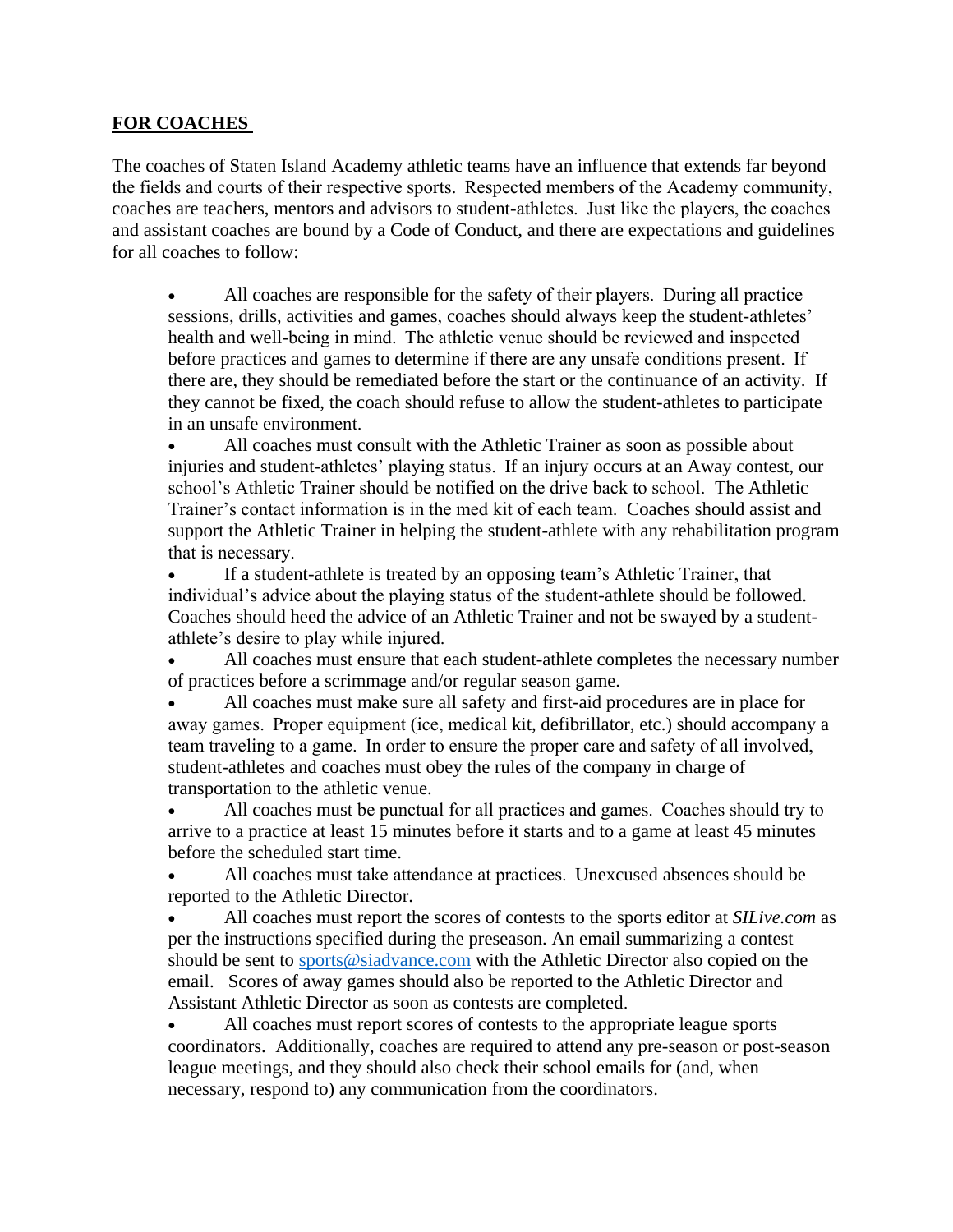All coaches are responsible for planning and conducting practices that utilize time efficiently and maximize the performance and skill level of student-athletes.  Whether teaching fundamentals or installing the most advanced game strategies, coaches need to be organized.  Just as a teacher would, coaches should have a lesson plan for each practice session.  

 All coaches must consult the school calendar and determine when to give their student-athletes a day off.  Understanding the academic, social and emotional needs of student-athletes is essential for a coach.  When possible, days off should be determined at least a week in advance and should be reported to the Athletic Director so that the school calendar can be updated.  Cancellations due to weather or other unforeseen circumstances, however, might preclude this advance notice.

 All coaches are ambassadors of Staten Island Academy, and, as such, should be making every effort to identify student-athletes who meet the Academy's requirements for admission.  Prospective student-athletes should be directed to contact the Director of Admissions.

NOTE: Staten Island Academy **does not** give out athletic scholarships, and coaches should never use this language to lure a prospective student-athlete.

 All coaches must conduct themselves with the highest level of character and integrity.  Student-athletes follow their coaches' examples, and coaches should always refrain from using foul, abusive language around players, other coaches, referees and officials.  Coaches need to always practice sportsmanship and exhibit fair play so that their student-athletes can model their behavior.

 All coaches must document and report any incident arising from inappropriate behavior by a player, coach, or fan. This includes but is not limited to ejections, flagrant fouls, physical or verbal altercations with opponents or fans, poor sportsmanship and any behavior that is not befitting a member of the Academy community. Incidents involving members of the opposing team's community should also be reported to the Athletic Director.

• All coaches must look professional in their appearance for both games and practices.  Apparel with the names or designs of any other school is not permitted during athletic contests.     

 All coaches must demonstrate passion, commitment, and high energy for their sport and their team. 

 All coaches should assist with any student-athlete who wishes to pursue a collegiate career in a sport.  All recruiting and any discussion of potential undergraduate programs should be conducted in consultation with the Athletic Director and the Director of College Guidance.

 All coaches must keep open lines of communication with players and with parents.  Coaches need to make themselves available to parents who would like to set up an appointment to discuss issues regarding their children. 

 All coaches must be ready to provide student-athletes with opportunities and ways to improve their skills through outside leagues, camps, trainers or workout programs.